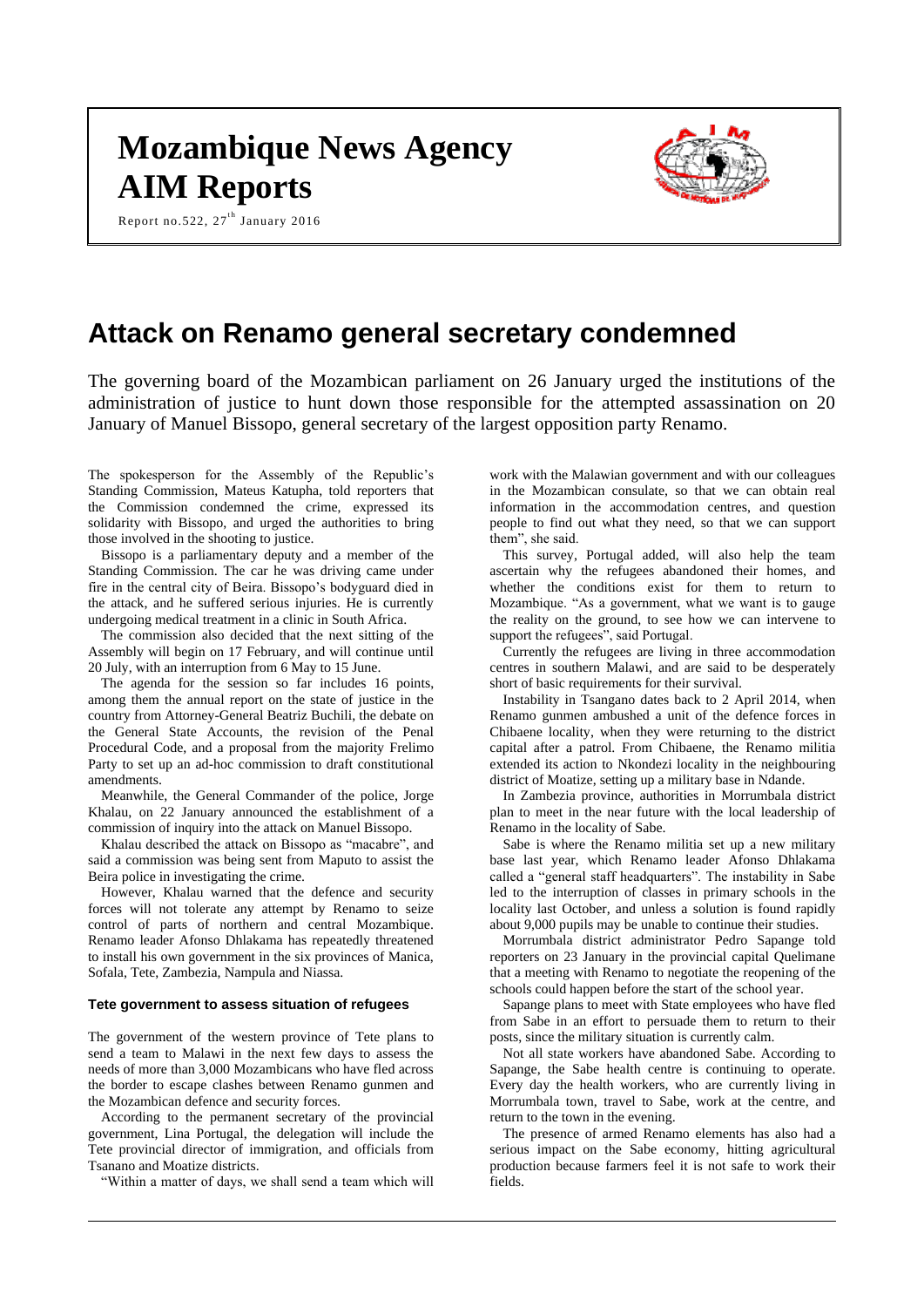#### **Central Bank faces added challenges**

The governor of the Bank of Mozambique, Ernesto Gove, on 27 January warned that the central bank faces "added challenges" to meet the macro-economic targets laid down for 2016 - namely a real GDP growth rate of seven per cent, an inflation rate of no more than 5.6 per cent, and maintaining "an adequate level of foreign reserves".

Opening a meeting of the Bank's Consultative Council in the western city of Tete, Gove warned that these targets were made more difficult, since the year had begun unfavourably with "exogenous shocks", notably the severe drought in the south of the country and abnormally heavy rains in the north.

Gove said that in 2015 macro-economic stability had come under pressure, in terms of inflation and the exchange rate, and admitted that the "volatility" of the country's currency, the metical, had dominated the year.

He blamed this volatility on "an adverse international conjuncture, characterized by the strengthening of the US dollar and the generalized fall in commodity prices, particularly the prices of commodities that Mozambique exports".

Falling world prices for such goods as coal, aluminium and natural gas hit Mozambique's foreign exchange earnings. "Our balance of payments suffered from the lower volume of export earnings", said Gove, "while the level of imports remained the same as the previous year".

In addition, there was a decline in direct budget support from foreign donors, and a fall in direct foreign investment, "in the context of a substantial increase in foreign debt servicing", the governor added. "These factors, together with others of a psychological nature, weighed heavily on the depreciation of the metical".

At one point, in mid-November, that depreciation reached 70 per cent, but there was then something of a recovery, and at the end of the year the devaluation of the metical against the US dollar was around 40 per cent.

The pressures arising from the depreciation of the metical, making imported goods more expensive, plus the government's decision to increase certain prices that are fixed administratively, and had not risen since 2010 (Gove was doubtless thinking of electricity and water), caused inflation to spike in December. As a result inflation for the year stood at 10.6 per cent.

Gove sketched out the measures taken by the central bank to counter inflation and stabilize the currency. Key among these were increases in the bank's reference interest rates. By the end of December, the Standing Lending Facility (the interest rate paid by the commercial banks to the central bank for money borrowed on the Interbank Money Market) had risen to 9.75 per cent, its highest level since October 2012. The Compulsory Reserves Coefficient - the amount of money that the commercial banks must deposit with the Bank of Mozambique – was raised to 10.5 per cent.

"These measures were complemented by strengthening our interventions in the market, both by sterilizing pockets of excess liquidity in meticais, and by making foreign exchange available, within the limits which good international practices recommend", said Gove.

At the end of the year, the Bank struck against the abuse of credit and debit cards. A limit was set whereby no one person, no matter how many cards he or she holds, can spend or withdraw the equivalent of more than 700,000 meticais when using Mozambican bank cards abroad. Gove said this measure was justified to end the possibility credit and debit cards might be used to launder money.

Gove believed the Bank of Mozambique can take credit for stabilizing the currency. On the inter-bank exchange market the metical was quoted at 56.06 to the dollar at the end of November. But by 14 January it had risen to 45 meticais to the dollar, and a similar trend was visible in the exchange rates used by the commercial banks.

The Governor said the financial system continued to expand in 2015, and there are now around four million open bank accounts. 42 new bank branches were opened in the year, bringing the total to 614.

There are now bank branches in all provincial capitals, all municipalities and 75 rural districts. This still means that around half the country's districts still have no formal banking services.

#### **Drought severely damages agriculture**

Agricultural production has been severely hit by the drought in southern and central Mozambique, the government spokesperson, Deputy Health Minister Mouzinho Saide, announced on 26 January.

Speaking to reporters after a meeting of the Council of Ministers (Cabinet), Saide said that so far the drought has cost the lives of 3,500 cattle, and 437,000 hectares of crops are considered lost, which is 8.9 per cent of the total cultivated area.

In a normal year, the harvest begins in March – but this year at least 375,900 people in drought hit areas will have no harvest at all, and will need assistance. That figure assumes the situation does not deteriorate any further. But in a worst case scenario of deepening drought, the number in need of aid could rise to 1.7 million. The current number of people in need of food aid is 176,000.

There has been some rain in southern and central Mozambique, and Saide was optimistic that if these rains continue, the number of people in need of food aid will decline.

Actions to mitigate the impact of the drought, Saide said, include the organization of agricultural fairs, the production of hay to feed cattle, and moving livestock to low lying areas where there is still some moisture. The government is also publicizing measures to save water, by making rational use of what little is available.

Seven new water supply systems have been installed in one of the worst hit provinces, Gaza. Five are now working while finishing touches are being put on the other two. A further 42 small water systems are being built.

In the neighbouring province of Inhambane 15 new water systems have been built and six reservoirs dug.

The north of the country has the opposite problem with electrical storms, high winds and torrential rains. Saide said the rains in the north have affected about 23,700 people. 1,177 houses built of flimsy materials have been destroyed, with a further 3,553 damaged. 256 classrooms and nine health units in the north have also suffered damage.

"Throughout the country actions are continuing to preposition search and rescue and humanitarian assistance equipment at strategic points, for speedy assistance to those in need", said the Deputy Minister.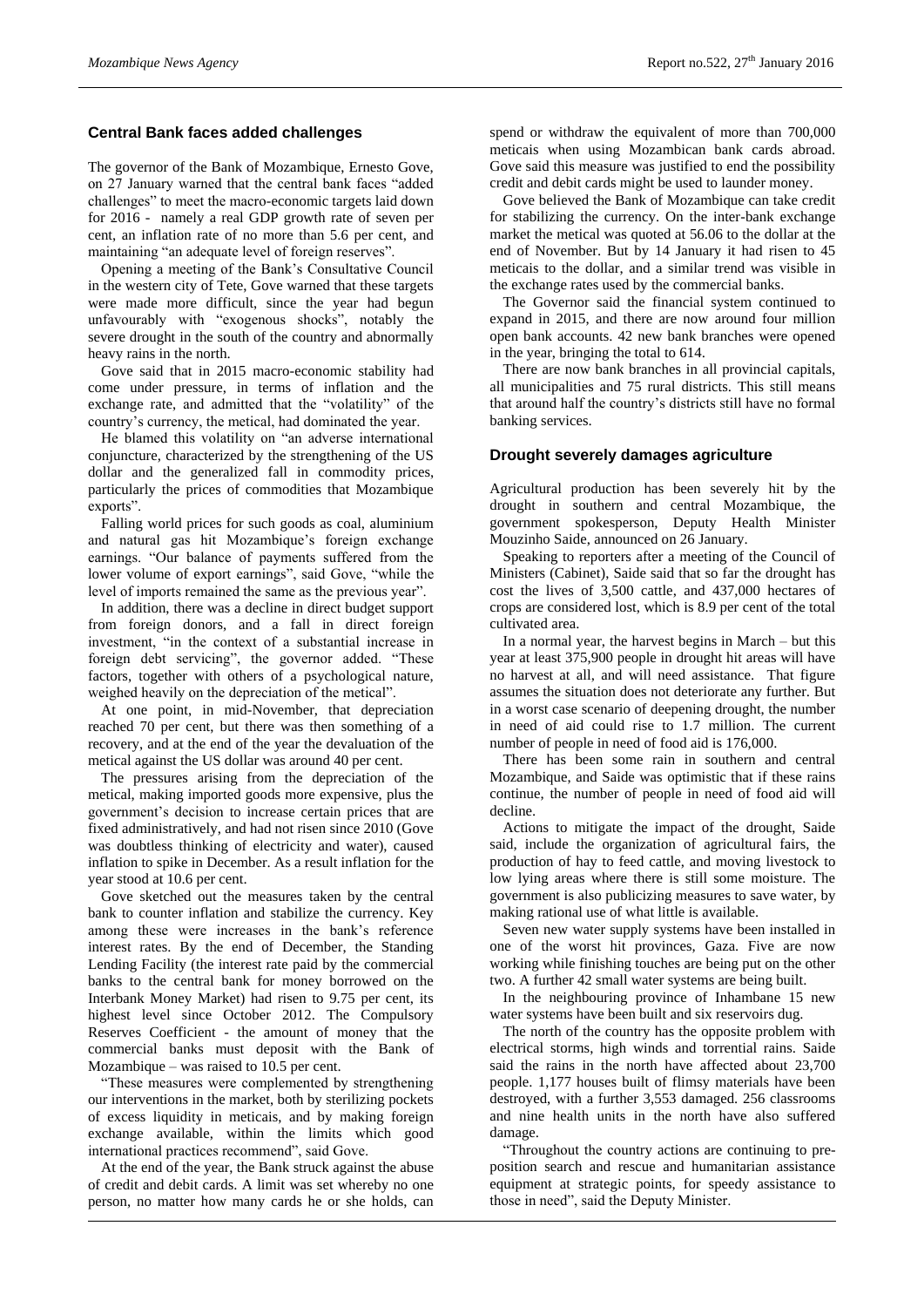#### **Tax collection target narrowly missed**

The Mozambican Tax Authority (AT) announced on 15 January that it narrowly missed its target for tax collection in 2015.

AT spokesperson Haydn David told a Maputo press conference that the tax target set in the 2015 budget was 160.7 billion meticais (US\$3.57 at current exchange rates). The amount actually collected was 159.8 billion meticais – or 99.44 per cent of the target.

The shortfall came from taxes on foreign trade, which are collected by the customs service. 50.4 billion meticais was collected by customs, which was 95.57 per cent of the target.

Internal taxes, which are the responsibility of the General Tax Directorate, raised 109.4 billion meticais, which was more than forecast – it was 101.33 per cent of the target.

David said there had been a strong recovery in customs revenue in December, with a collection that was 109.43 per cent of that month's target. "This shows a great recovery of the revenue lost earlier in the year, when one considers the adverse effect of the appreciation of the US dollar, the main reference currency in international trade", he said.

David argued that 2015 had been "an atypical year" because of a series of adversities which affected tax collection. These included the catastrophic flooding in January, hitting the north and centre of the country, particularly Zambezia province. The Zambezia floods cut the normal power supply to much of the province and to all of the three northern provinces (Nampula, Niassa and Cabo Delgado) for about a month.

The economic effect of the floods included a reduction in tax collection. Later in the year many businesses in Maputo were hit by repeated power cuts, following a major breakdown at a key electricity sub-station. This hit their profits, and hence the amount of tax they paid.

Furthermore, the instability in some parts of the country, following the refusal by Renamo to accept the results of the October 2014 general elections, caused delays in investment decisions and affected production levels, and hence tax collection, in the affected areas.

Other unfavourable factors, said David, included the late approval of the 2015 budget, the sharp depreciation in the latter part of the year of the metical against the US dollar and the South African rand, which inhibited imports, and the reduction in the world market prices of several key Mozambican exports.

David also reported that the AT's inspections and seizures of contraband had led to the recovery of state revenue of 713.3 million meticais.

There had been 420 seizures of imported vehicles and 239 seizures of other merchandise. The offences committed by the importers included undue use of tax exemptions, the duplication of vehicle number plates, and under-invoicing through the use of forged documents.

The 2016 budget, approved on time by the country's parliament, the Assembly of the Republic, in December, sets a total tax collection target of 176.4 billion meticais. Of this sum, 117.3 billion meticais is to come from internal taxes, and 59.1 billion from taxes and duties on foreign trade.

#### **Customs seize container full of raw cashews**

The Mozambican customs service has seized 38 containers full of raw cashew nuts that were being smuggled out of the country from the northern port of Nacala without paying the export surtax.

The containers held 589 tonnes of nuts, which were being exported to India. Vicente Marcos, head of the Communication and Image Department in the Mozambique Tax Authority (AT) said the exporters had declared the cargo as beans, which do not pay any export surtax. The fraud was discovered by what he described as routine inspection activities by customs brigades.

The surtax on raw cashews is a measure intended to protect Mozambique's own cashew processing industry. The value of the nuts in the 38 containers was put at just short of 40.58 million meticais (about US\$891,000 at current exchange rates). Marcos said that surtax of 7.3 million meticais should have been paid on this.

The case is now with the Customs Tribunal. If tax evasion is proven the exporter will be obliged to pay the surtax owing and the nuts will be forfeit to the state.

At the start of the current cashew marketing campaign, the director of the government's National Cashew Institute (INCAJU), Filomena Muaiopue, speaking in the Nampula district of Muecate, stressed that government policy is to process nuts locally, rather than sending the raw nuts to be processed in India.

A substantial number of small and medium sized cashew processing plants have been set up in recent years.

"Today we have many factories that process our cashew nuts", said Muaiopue. "So we don't want our cashews exported raw, while we have industries across the country which can process them, and thus create jobs for Mozambican citizens".

#### **Police arrest car thieves**

The Mozambican police on 18 January announced that they have knocked out of action two gangs of car thieves who were operating in Maputo and the neighbouring city of Matola.

Maputo city police spokesperson Orlando Mudumane said that some of the thefts were carried out at gunpoint, but for others the thieves used copies of the vehicles' keys. One of the groups was detained in the neighbourhood of Laulane, shortly after stealing a vehicle in central Maputo.

The police also announced the detention of 36 foreigners who attempted to enter the country via Maputo International Airport with forged entry visas. The group consisted of 16 Ethiopians, 11 Bangladeshis, four Pakistanis, three Nigerians and two Somalis.

The group arrived on two scheduled flights, one of Kenya Airways and the other of Ethiopian Airlines. They will all be sent back to the cities they came from.

The detection of false entry visas used by people travelling on these two airlines has become a regular occurrence at Maputo airport.

This is a condensed version of the AIM daily news service – for details contact [pfauvet@live.com](mailto:pfauvet@live.com)

\_\_\_\_\_\_\_\_\_\_\_\_\_\_\_\_\_\_\_\_\_\_\_\_\_\_\_\_\_\_\_\_\_\_\_\_\_\_\_\_\_\_\_\_